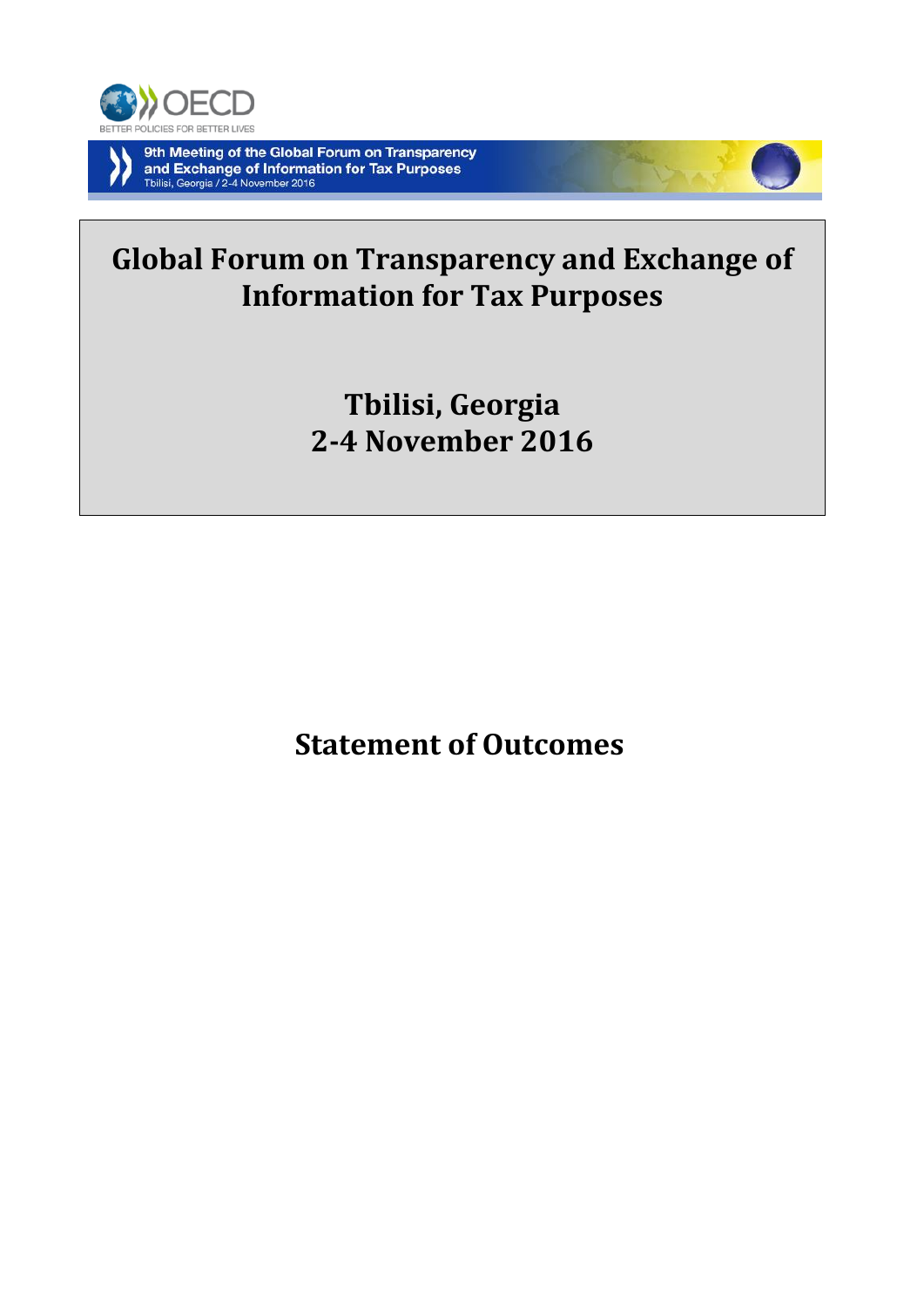1. On 2-4 November 2016, over 220 delegates from 85 jurisdictions and 12 international organisations and regional groups came together in Tbilisi, Georgia, for the 9<sup>th</sup> meeting of the Global Forum on Transparency and Exchange of Information for Tax Purposes (the Global Forum). The Global Forum welcomed Chad, Egypt, Guyana, Kuwait, Lebanon, Maldives, Moldova, Paraguay and Togo as new members which have joined since its last meeting, bringing its membership to 137.

2. In the backdrop of increased political attention to tax transparency, delegates discussed a wide range of topics with the following key outcomes:

- Recognition of the achievements of those committed to lead and begin automatically exchanging financial account information in 2017 under the Global Forum's Automatic Exchange of Information (AEOI) Standard. Almost all of these jurisdictions have the necessary domestic and international legal frameworks in place and their financial institutions are currently collecting the information to exchange next year. Good progress has also been made by those committed to start exchanging in 2018, although there is work to do over the coming months to ensure a level playing field. To that end, the Global Forum agreed to increasingly detailed monitoring and reporting of delivery against commitments, including assessments of whether agreements are being put in place with all interested appropriate partners. Assistance is available to all.
- Finalisation of the first round of peer reviews on the Exchange of Information on Request (EOIR) Standard. The last ratings of the first round were assigned, and the final peer review reports were published. The results are very encouraging, with 99 jurisdictions out of a total of 116 jurisdictions which have received ratings being rated as Compliant or Largely Compliant, a number of which have made improvements since their initial rating.
- Agreement to take forward further work on beneficial ownership. Firstly, in recognition of it as a key element to both the Global Forum's EOIR and AEOI standards, ensuring a particular focus on legal and beneficial ownership under the next round of EOIR reviews and in the development of the review process for AEOI. Secondly, through closer and ongoing cooperation with the Financial Action Task Force (FATF), which will be invited to be an observer to the Global Forum. Thirdly, by developing examples on the effective implementation of the beneficial ownership requirements, in close cooperation with the FATF and the OECD, and providing technical assistance.
- The Global Forum reaffirmed its role as the leading international body on issues of transparency and exchange of information for tax purposes. In order not to undermine the efforts made by jurisdictions to comply with its standards, a call was made for all initiatives relating to tax transparency, such as the listing of non-cooperative jurisdictions, to be fully aligned with the work of the Global Forum, including the results of the fast-track review process. Communication and cooperation between the Global Forum and other relevant bodies should be enhanced to ensure accurate, coherent and consistent recognition of the Global Forum's work and increase its overall effectiveness.
- Reiteration of the pledge to support developing countries in benefitting from the international tax transparency environment. Tailored assistance with the involvement of the Global Forum Secretariat, international and regional organisations as well as other Global Forum members has resulted in EOIR becoming an important tool to mobilise domestic resources in many developing countries. As they are now beginning to catch up in numbers of agreements signed, they were encouraged to ratify them quickly and use them to make more requests to fully realise the potential of exchange of information. Developing countries were also encouraged to take steps towards implementing the AEOI Standard as soon as practicable.
- 3. Further details on the outcomes of the meeting are set out below.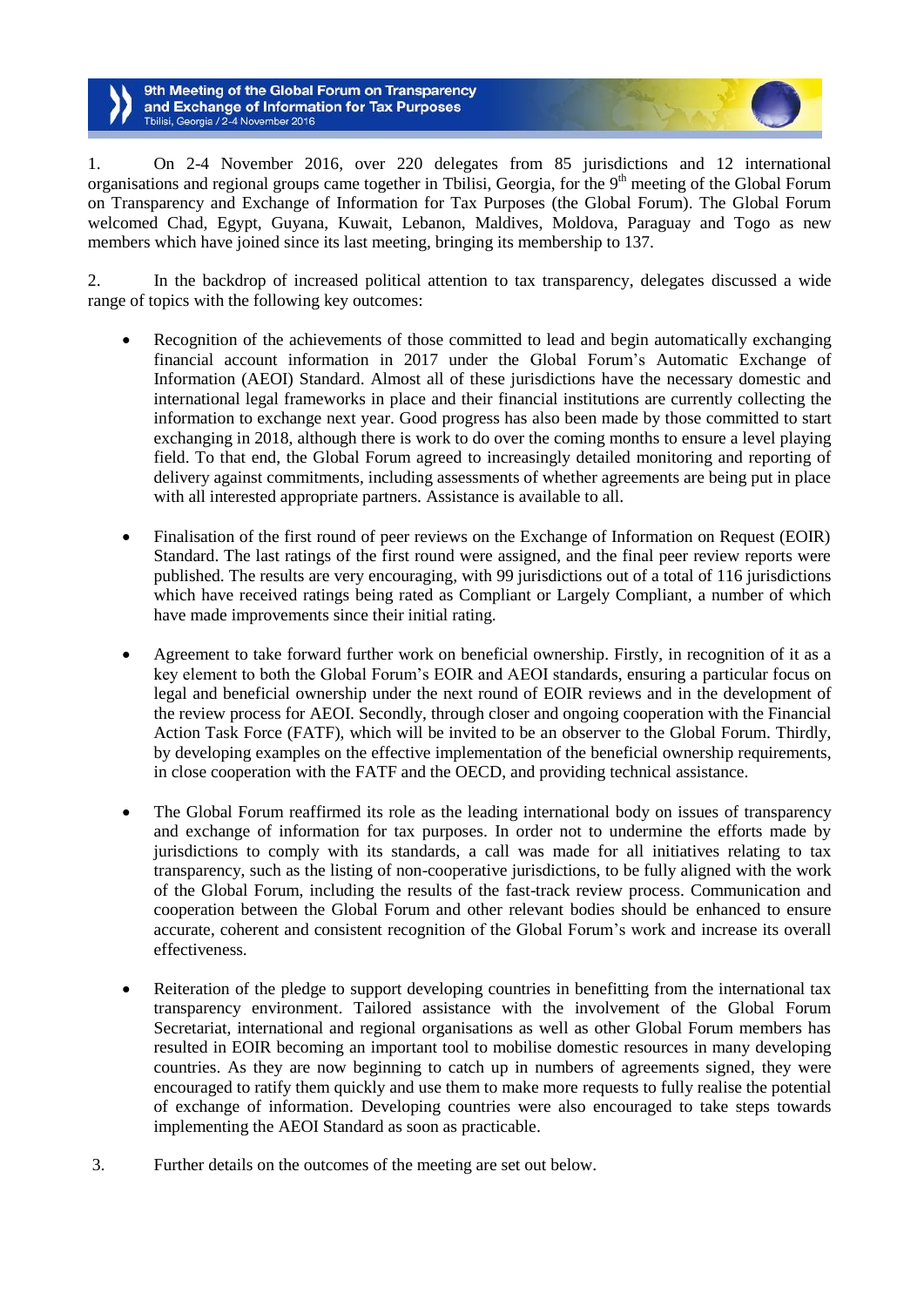

# *Automatic Exchange of Information (AEOI)*

4. Following the Global Forum's call for all jurisdictions except developing countries without financial centres to commit to implement the AEOI Standard in time to commence exchanges in 2017 or 2018, 101 jurisdictions have now made this commitment (see Annex 2 for the status of commitments). The focus is now on the delivery of the commitments made in order to ensure a level playing field. A "staged approach" has been adopted, consisting of various modules designed to monitor, assess and support the timely delivery of each key aspect of the implementation of the AEOI Standard.

5. Members examined the latest results of the real-time monitoring process which show significant progress in implementation by those committed to commence exchanging information in 2017. Almost all jurisdictions have the international legal framework in place to exchange the information as well as the domestic laws in place to ensure the collection of the data by financial institutions, which they are already doing to be ready for the information to be reported and exchanged in 2017. With respect to those commencing exchanges in 2018, good progress has been made but there is still work to do to deliver on the commitments made. The Global Forum therefore agreed that the monitoring and reporting process should continue in increasing detail to ensure the delivery of a level playing field. To identify any gaps at an early stage, the Global Forum asked the AEOI Group to deliver a monitoring report by the end of the year on the progress made by all committed jurisdictions in relation to the putting in place of their domestic legislative frameworks and agreements with all interested appropriate partners within the agreed timetables.

6. An Expert Panel drawn from member jurisdictions has carried out preliminary assessments of the confidentiality and data safeguards framework of more than 80 jurisdictions, with the remainder to be finalised shortly. Any gaps identified will need to be addressed, with support and assistance being provided by the Global Forum Secretariat as necessary. The Global Forum has also started assessing the domestic legal frameworks requiring financial institutions to collect and report the data of each implementing jurisdiction. This risk-based gap analysis focuses on the key building blocks of the AEOI Standard which, if not legislated correctly, could undermine its effectiveness. Members agreed on a process to assess whether agreements are being put in place with all "interested appropriate partners" (being those interested in receiving information and which meet the required standards in relation to confidentiality and the proper use of data), a key element to the commitments made and to the delivery of a level playing field. The staged approach also has a module covering the IT and administrative aspects of AEOI, which are supported by the Common Transmission System (CTS) currently being developed. Anticipating the CTS becoming operational before mid-2017, the Global Forum agreed on a high-level governance framework and a funding structure for the user fees.

7. Following on from, and building on each of the modules of the staged approach, the Global Forum will carry out comprehensive reviews assessing the effectiveness of the implementation of the AEOI Standard. This will be done once sufficient data has been exchanged to assess effectiveness. In the meantime, the Global Forum asked the AEOI Group to continue to deliver the staged approach, begin to develop the framework for the comprehensive reviews, including in relation to ensuring compliance by financial institutions, and to continue to provide support to jurisdictions where necessary. Considering the extensive work to be carried out in monitoring progress on implementation of the AEOI Standard through the staged approach, the Global Forum agreed to extend the mandate of the AEOI Group for another three years until the end of December 2019.

## *Exchange of Information on Request (EOIR)*

8. The Global Forum completed its first round of peer reviews of the EOIR standard and the assignment of compliance ratings in November 2016. With 38 new reviews completed since its last meeting, the Global Forum has published a total 253 peer review reports, comprising of 98 Phase 1 reviews, 86 Phase 2 reviews, 27 Combined Phase 1 and Phase 2 reviews and 42 Supplementary reviews. Outcomes of the first round show that the EOIR standard is already substantially implemented throughout the world. 99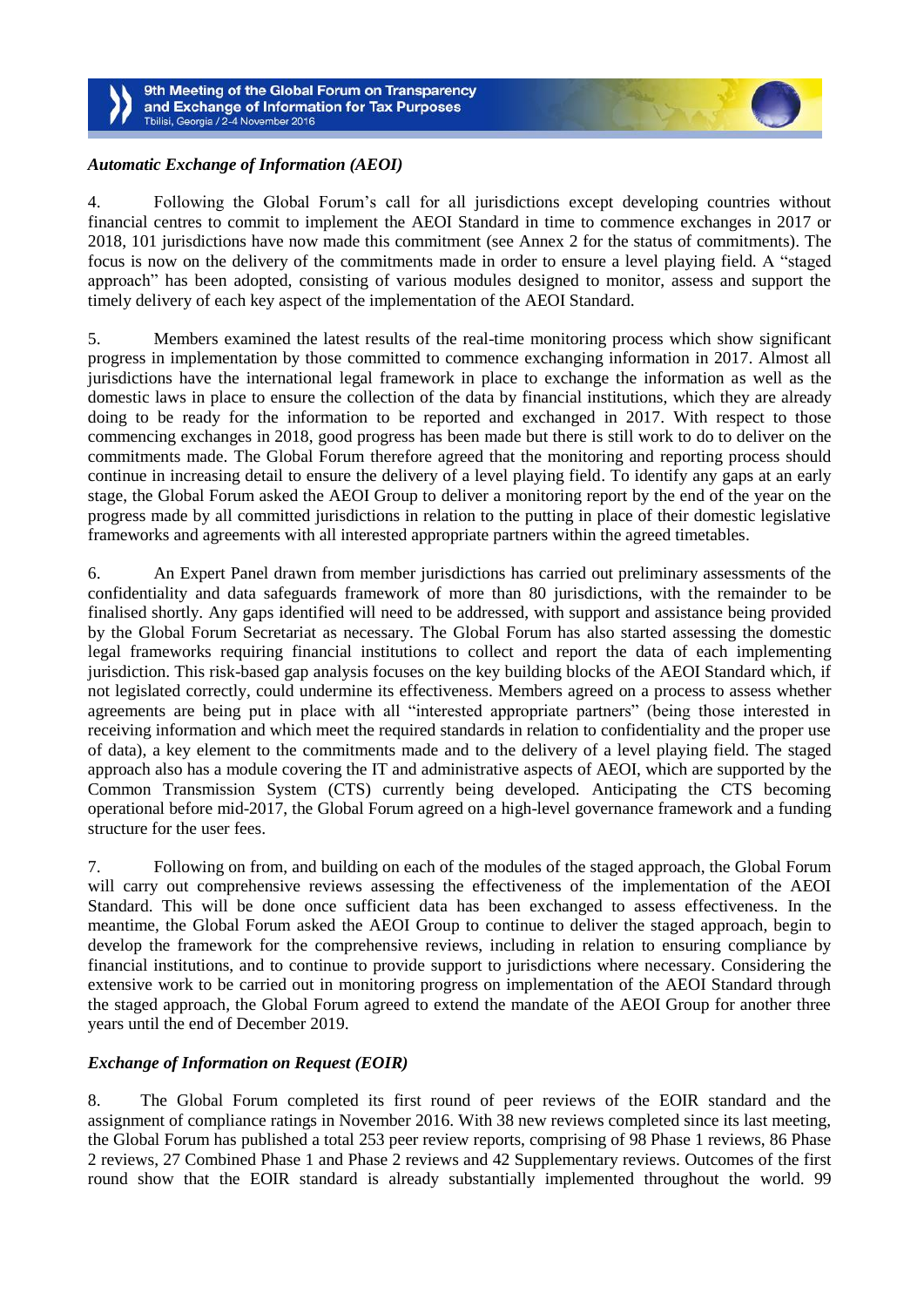jurisdictions have achieved Compliant or Largely Compliant ratings. 12 jurisdictions have been rated "Partially Compliant", and 2 jurisdictions "Non-Compliant" on the basis of their EOIR reviews. Many of these jurisdictions are working assiduously to improve their ratings.

9. At its plenary meeting in Berlin in 2014, the Global Forum agreed that jurisdictions that still did not have in place elements critical to ensuring an effective exchange of information in their legal and regulatory framework more than two years after their Phase 1 review would be rated overall "Non-Compliant" without undergoing a Phase 2 review unless they were able to show sufficient progress through a supplementary review. At the time of the Barbados Global Forum plenary in 2015, a number of jurisdictions were still going through this process and it was decided to postpone assigning final ratings for any of these jurisdictions until the supplementary process was complete for all of them. Since this process is now complete, the Global Forum has assigned an overall "Non-Compliant" rating to three jurisdictions that have been unable to demonstrate the required level of progress. A summary of all ratings assigned in the first round of EOIR reviews is included in Annex 3.

10. Earlier this year, the G20 called on all jurisdictions to upgrade their Global Forum rating to a satisfactory level by the G20 Summit in July 2017 and subsequently endorsed the criteria developed by the OECD to identify non-cooperative jurisdictions in terms of tax transparency. To enable jurisdictions to respond to this call, the Global Forum adopted a special fast-track procedure to enable it to evaluate, on a provisional basis, progress made by jurisdictions in implementing the 2010 EOIR Standard. Jurisdictions that are able to demonstrate that they have made sufficient progress such that it is likely their overall rating would be upgraded, will be considered to have achieved this rating on a provisional basis. Although rigorous, the fast-track process is not equivalent to a full peer review and so all jurisdictions that will have made sufficient progress will then be scheduled for a full peer review under the 2016 EOIR standard in the second half of 2017. The Global Forum encouraged its members to demonstrate the progress they have made through the fast-track process. The Marshall Islands and Panama indicated that they would shortly apply for the fast-track review process to improve their rating.

11. The new round of reviews of the EOIR standard against strengthened terms of reference, which includes a requirement that beneficial ownership information be available , has been launched. The first results of the reviews of the second round are expected to be published in August 2017.

12. A revised procedure for identifying non-members of relevance to the work of the Global Forum was agreed by the Global Forum. The purpose of a review of non-members is to prevent jurisdictions from gaining a competitive advantage by refusing to implement the standards or participate in the Global Forum.

## *Technical Assistance*

13. With more than half of its membership comprised of developing countries, the technical assistance work of the Global Forum continues to increase in scope and depth. It is now an inextricable part of the Global Forum's activities strongly supported by international organisations, donor agencies and member jurisdictions. The Global Forum stressed the importance of sustaining this support as work cannot continue at current levels without it.

14. The main themes now underlying the Global Forum's technical assistance activities are: a regional focus, an approach tailored to the needs of each jurisdiction, a longer term perspective to build a legacy of effective cooperation and a whole of government engagement covering both the political and technical levels. These are reflected in a number of new programmes introduced during 2016 which were welcomed by members. Among these are a new initiative by Inter American Development Bank (IDB), CIAT and the Global Forum to help jurisdictions in the Latin American and Caribbean region implement the international standards of automatic exchange and exchange of information on request and a 2-3 year induction programme which is offered to all new developing country members. The programme aims to engage Finance Ministries as well as tax administrations in the participating jurisdictions. It is based on an agreed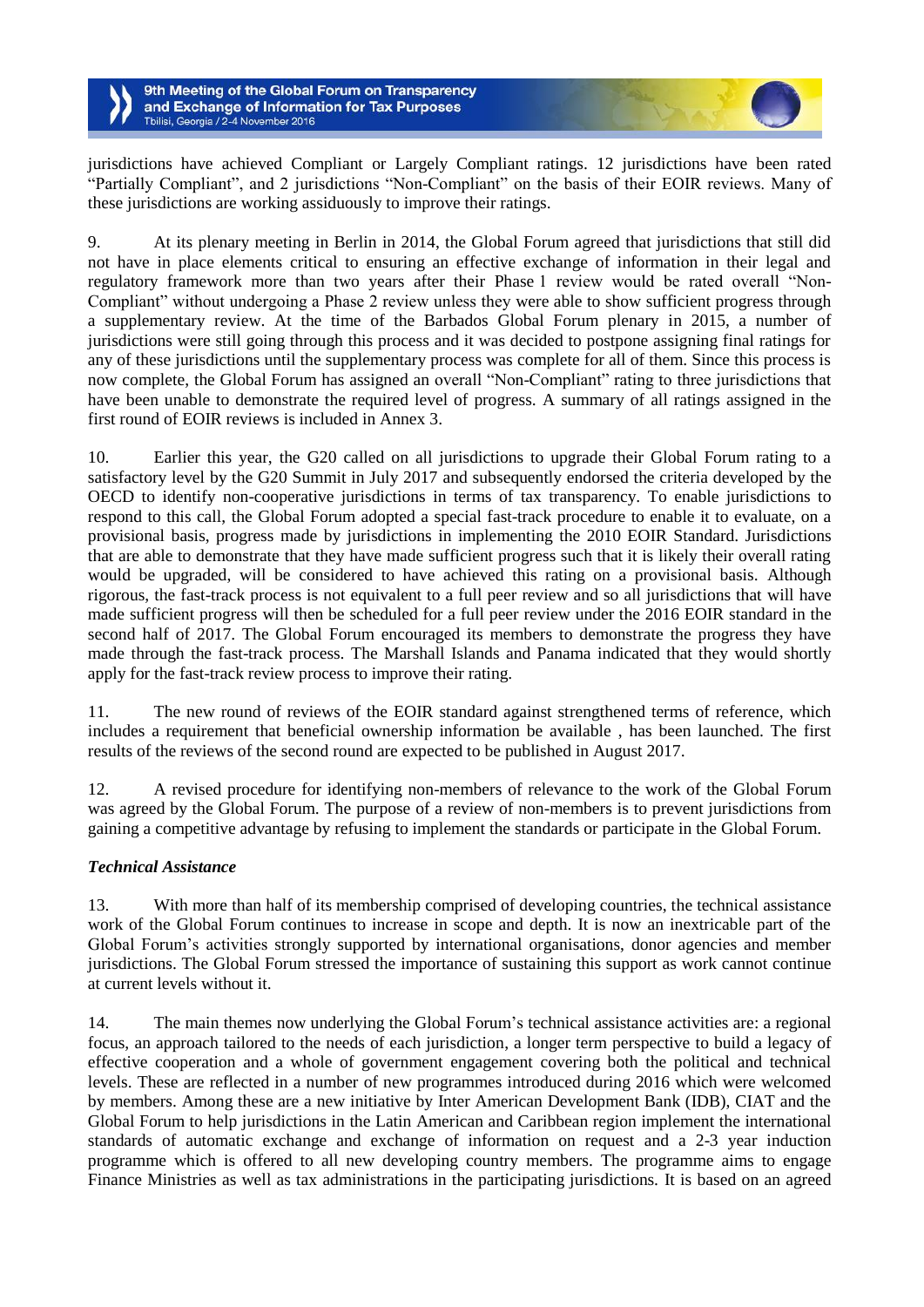

roadmap which sets out the steps needed to be taken to reach full implementation of the international standards.

15. As the Africa Initiative moves into its third year the Global Forum encouraged its African members leading this work to use the EOI relationships they now have to make more requests as it is the combination of improved global transparency with domestic efforts to tackle tax evasion that gives international cooperation its real potency. Welcoming the progress to date, the Global Forum also called for the Africa Initiative to be extended.

16. Developing countries that are not engaged in automatic exchange of information were also urged to use the opportunity that now exists, and the support that is available, to begin to do so, for example through training programs and pilot projects.

## *Governance and budget*

17. As South Africa stepped down as a PRG member, the Global Forum agreed that Romania will be a PRG member for the period 2017-2020. The Global Forum also agreed to extend the terms of the Chair and Vice Chairs of the AEOI Group for another year until the end of 2017.

18. In the last meeting under his chairmanship, Mr. Kosie Louw from South Africa was praised for his steady leadership of the Global Forum's work and his ability to build consensus among the members in the past four years. Members thanked him for the tremendous contributions and looked forward to his successor, Ms. Maria-José Garde from Spain, to lead the Global Forum's work in her term as Global Forum Chair from 2017-2020.

19. An intermediate financial report for 2016 was considered and the Global Forum adopted the budget proposals for 2017 and 2018. As a result of the expansion of its work, the Global Forum's expenditure has been higher than its income in the past two years. These shortfalls have been absorbed by the available surplus, but the expectation is that this will no longer be possible in 2018. It was therefore agreed to apply an inflation adjustment to the membership fees from 2018 onwards, and to re-examine the membership fees as a whole in 2017 taking into account the financial situation at that time.

#### *Next Steps*

20. The key focus in 2017 will be the finalisation of the implementation of the AEOI Standard by all committed jurisdictions, assessing progress made on EOIR by jurisdictions with a rating of Non-Compliant or Partially Compliant through the fast-track review process as well as publication of the first peer review reports of the second round of EOIR reviews. The work on beneficial ownership and support for small and developing country members will also continue to be prioritised.

21. The Global Forum agreed that its next meeting will take place in October or November 2017, and looks forward to offers by member jurisdictions to host the meeting. Finally, the Global Forum thanked the Government of Georgia for its generous hospitality.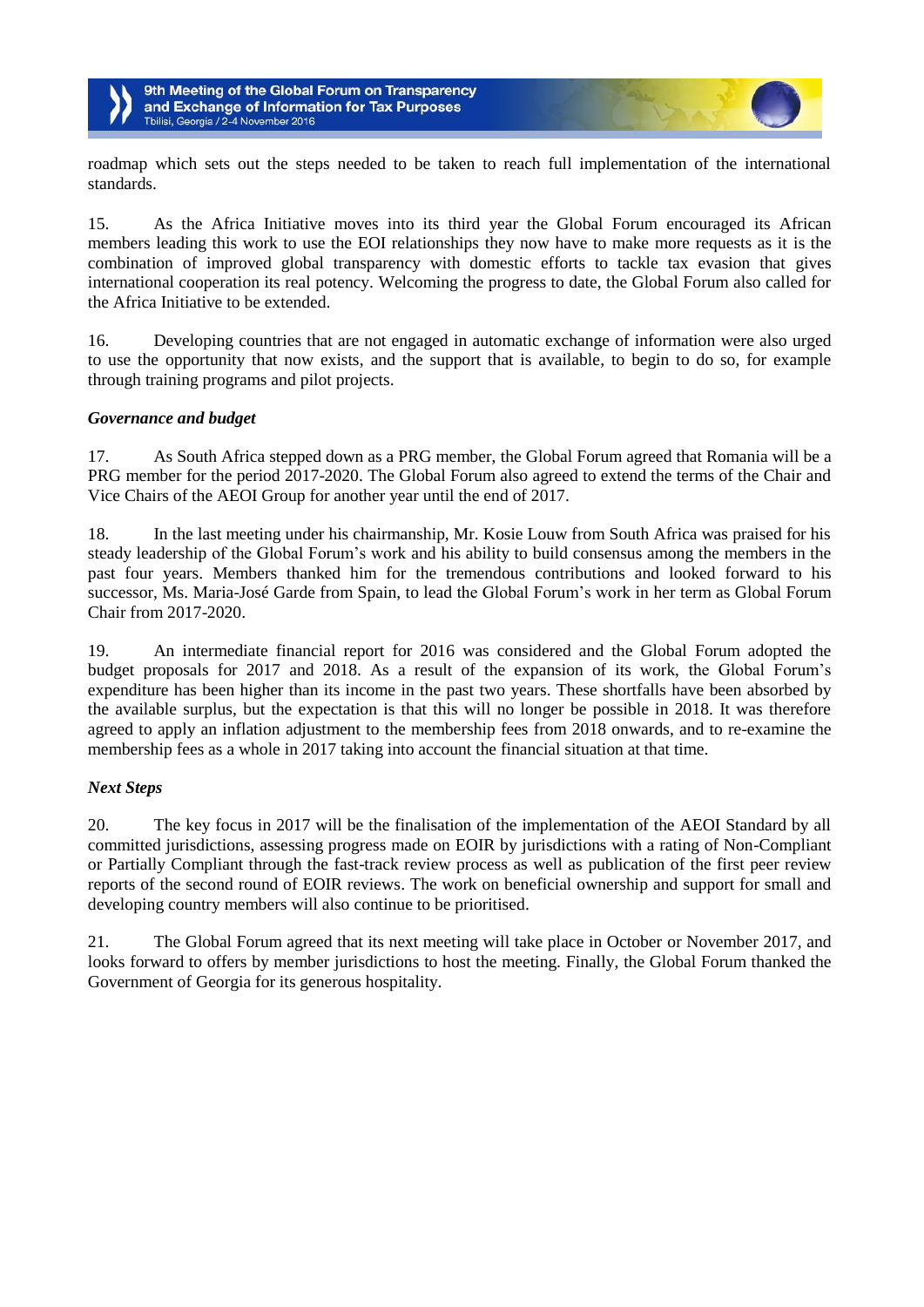

#### **ANNEX 1: LIST OF PARTICIPANTS AT GLOBAL FORUM MEETING**

#### **TBILISI, GEORGIA**

#### **2-4 November, 2016**

Antigua and Barbuda; Argentina; Austria; The Bahamas; Bahrain; Barbados; Belgium; Belize; Bermuda; Brazil; British Virgin Islands; Bulgaria; Cameroon; Canada; Cayman Islands; Chile; China (People's Republic of); Colombia; Cook Islands; Costa Rica; Denmark; Dominican Republic; Estonia; Finland; France; Georgia; Germany; Ghana; Gibraltar; Guernsey; Hong Kong (China); Hungary; India; Indonesia; Ireland; Isle of Man; Italy; Japan; Jersey; Kazakhstan; Kenya; Korea; Kuwait; Latvia; Liechtenstein; Lithuania; Luxembourg; Macao (China); Malaysia; Malta; Marshall Islands; Mexico; Moldova; Monaco; Netherlands; Norway; Pakistan; Panama; Paraguay; Peru; Poland; Portugal; Qatar; Romania; Russia; Saint Kitts and Nevis; Samoa; San Marino; Saudi Arabia; Senegal; Seychelles; Singapore; Slovak Republic; South Africa; Spain; Sweden; Switzerland; Trinidad and Tobago; Turkey; Turks and Caicos Islands; Uganda; United Arab Emirates; United Kingdom; United States; Uruguay.

African Tax Administration Forum (ATAF); Inter-American Center of Tax Administrations (CIAT); Centre de Rencontres et D'Etudes des Dirigeants des Administrations Fiscales (CREDAF); Commonwealth Secretariat; European Bank for Reconstruction and Development (EBRD); European Commission (EC); European Investment Bank (EIB); Financial Action Task Force (FATF); International Finance Corporation (IFC); Organisation for Economic Co-operation and Development (OECD); United Nations (UN); World Bank Group (WBG).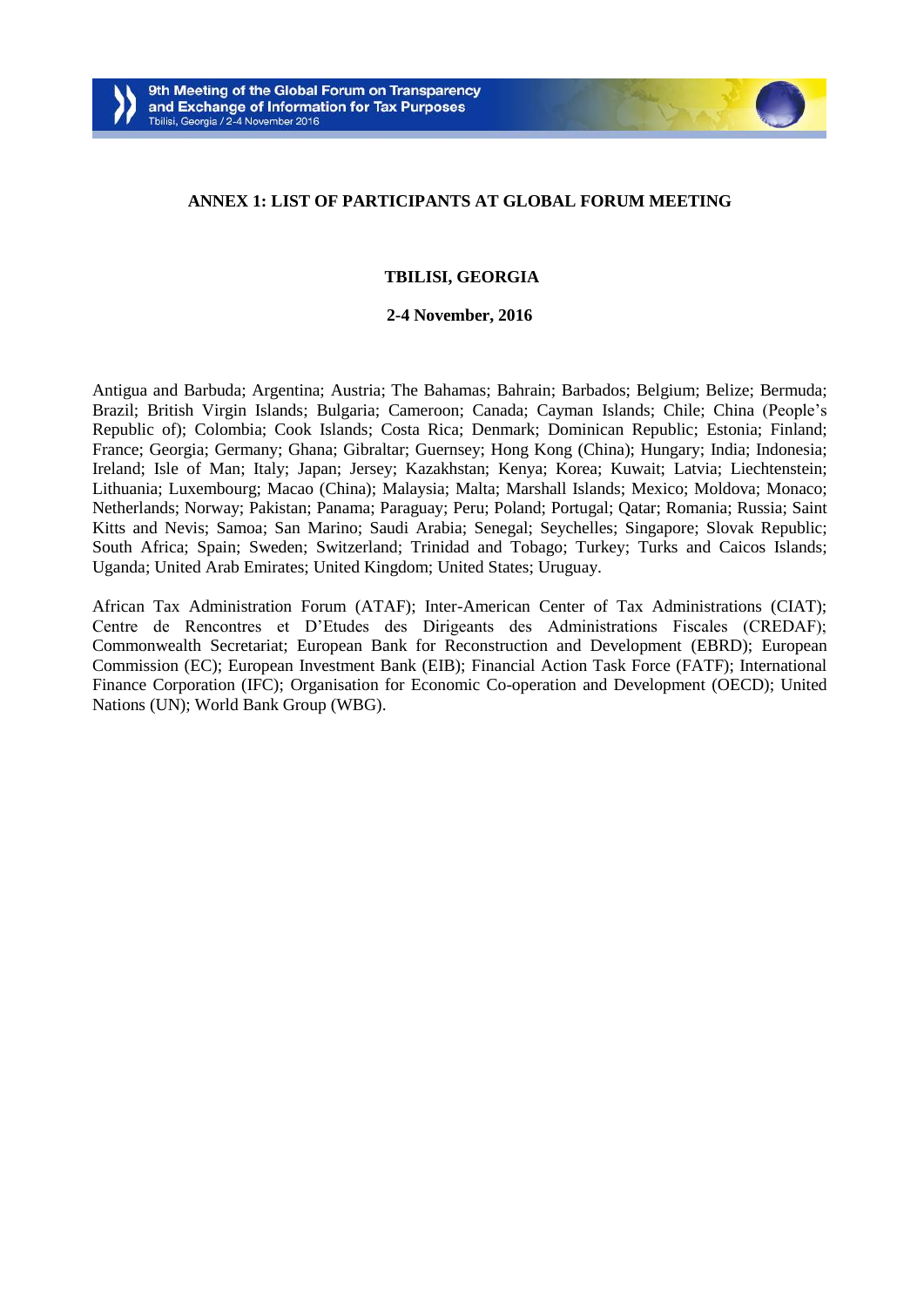

## **ANNEX 2: STATUS OF AEOI COMMITMENTS**

The table below summarises the responses of Global Forum members that were asked to commit to the new standard. $1$ 

## **JURISDICTIONS UNDERTAKING FIRST EXCHANGES BY 2017 (54)**

Anguilla, Argentina, Barbados, Belgium, Bermuda, British Virgin Islands, Bulgaria, Cayman Islands, Colombia, Croatia, Curaçao, Cyprus<sup>2</sup>, Czech Republic, Denmark, Estonia, Faroe Islands\*, Finland, France, Germany, Gibraltar, Greece, Greenland\*, Guernsey, Hungary, Iceland, India, Ireland, Isle of Man, Italy, Jersey, Korea, Latvia, Liechtenstein, Lithuania, Luxembourg, Malta, Mexico, Montserrat, Netherlands, Niue, Norway, Poland, Portugal, Romania, San Marino, Seychelles, Slovak Republic, Slovenia, South Africa, Spain, Sweden, Trinidad and Tobago, Turks and Caicos Islands, United Kingdom

**JURISDICTIONS UNDERTAKING FIRST EXCHANGES BY 2018 (47)**

Albania, Andorra, Antigua and Barbuda, Aruba, Australia, Austria, The Bahamas, Bahrain, Belize, Brazil, Brunei Darussalam, Canada, Chile, China, Cook Islands, Costa Rica, Dominica, Ghana, Grenada, Hong Kong (China), Indonesia, Israel, Japan, Kuwait, Lebanon, Marshall Islands, Macao (China), Malaysia, Mauritius, Monaco, Nauru, New Zealand, Panama, Qatar, Russia, Saint Kitts and Nevis, Samoa, Saint Lucia, Saint Vincent and the Grenadines, Saudi Arabia, Singapore, Sint Maarten, Switzerland, Turkey, United Arab Emirates, Uruguay, Vanuatu

*\* Faroe Islands and Greenland are not Global Forum members but have committed to AEOI.*

<sup>1.</sup> The United States has indicated that it is undertaking automatic information exchanges pursuant to FATCA from 2015 and has entered into intergovernmental agreements (IGAs) with other jurisdictions to do so. The Model 1A IGAs entered into by the United States acknowledge the need for the United States to achieve equivalent levels of reciprocal automatic information exchange with partner jurisdictions. They also include a political commitment to pursue the adoption of regulations and to advocate and support relevant legislation to achieve such equivalent levels of reciprocal automatic exchange.

<sup>2.</sup> Footnote by Turkey: The information in this document with reference to "Cyprus" relates to the southern part of the Island. There is no single authority representing both Turkish and Greek Cypriot people on the Island. Turkey recognises the Turkish Republic of Northern Cyprus (TRNC). Until a lasting and equitable solution is found within the context of the United Nations, Turkey shall preserve its position concerning the "Cyprus issue".

Footnote by all the European Union Member States of the OECD and the European Union: The Republic of Cyprus is recognised by all members of the United Nations with the exception of Turkey. The information in this document relates to the area under the effective control of the Government of the Republic of Cyprus.